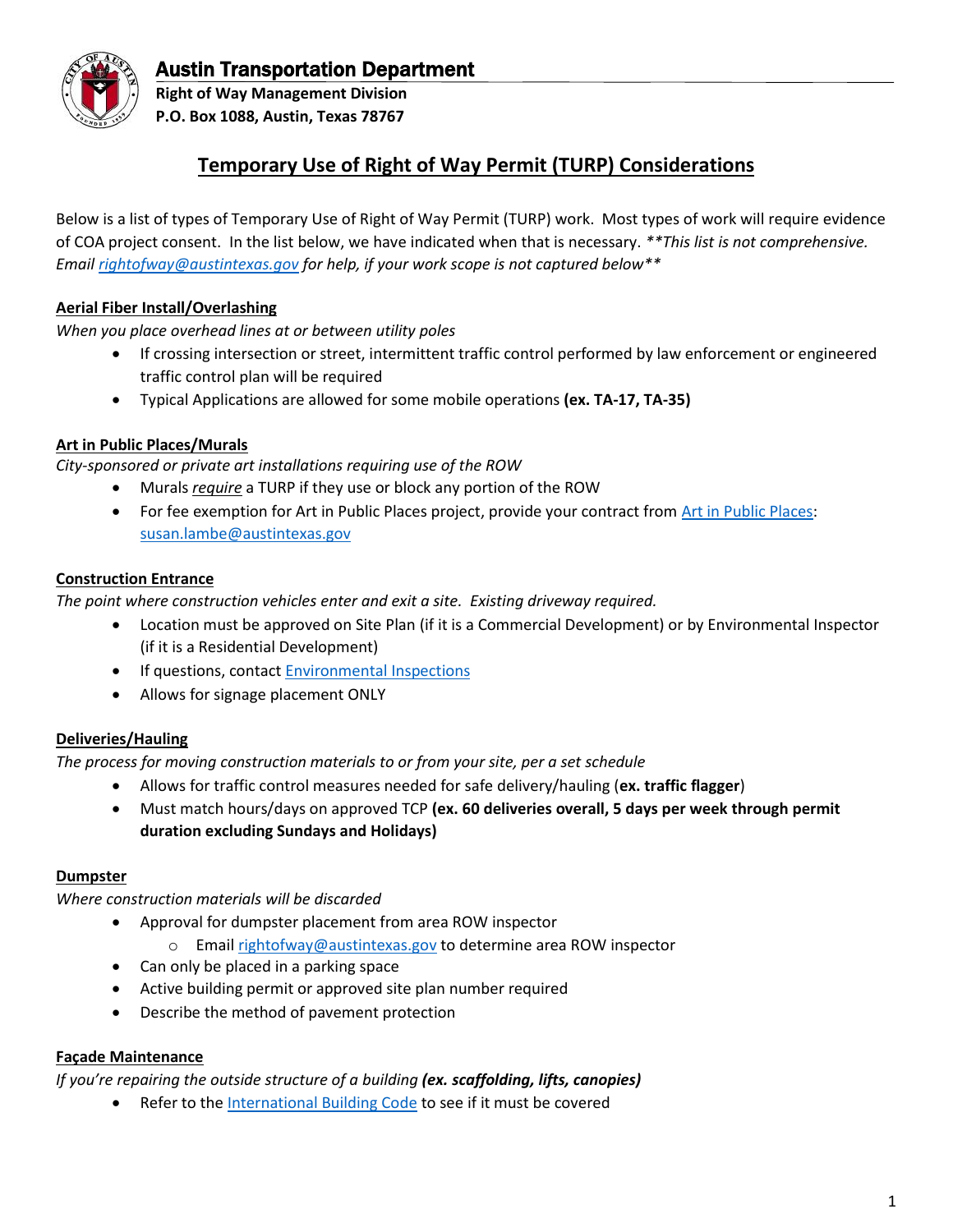

# Austin Transportation Department

**Right of Way Management Division P.O. Box 1088, Austin, Texas 78767**

# **Fencing**

*Placing a fence on the ground around your site in the ROW (placed on the surface of the ground; no digging)*

# **Manhole Access**

*Accessing a manhole through non-excavation*

# **Mobile Crane/Bucket Truck/Tower Crane**

*Placing a crane or bucket truck in the ROW* 

- Confirm crane company performing work
	- $\circ$  To pull a TURP on a crane company's behalf, you must be an authorized agent
- Dimensions of crane with outriggers fully extended **(L x W, in feet)**
- Dimensions of assist vehicles **(L x W, in feet)**, if applicable
- License Agreement number **(for tower crane only);** email [landmanagement2@austintexas.gov](mailto:landmanagement2@austintexas.gov) for help.

# **Pedestrian Walkway**

*This is a structure used to route pedestrians through your site*

- If installing from the ROW, then they can only be installed on weekends or at night
- Refer to the [International Building Code](https://www.iccsafe.org/products-and-services/i-codes/2018-i-codes/ibc/) to see if it must be covered

### **Pumping Operation**

*When a truck pumps material in or out of a construction site*

### **Right of Way Use**

*When your work requires travel lane, median, sidewalk/behind the curb, metered/unmetered parking lane, or alley closures*

- Long-term setup for site preparation and development
- If water-filled barriers will be installed from the ROW, then they can only be installed on weekends or at night and a ROW Inspector must be present when water-filled barriers are installed/uninstalled

# **Sign Install/Repair**

*When a sign is installed or replaced requiring use of the ROW*

- A Sign/Banner **(SB)** permit may be required to perform your work. Contact the [Development Assistance](https://www.austintexas.gov/department/development-assistance-center)  [Center \(DAC\)](https://www.austintexas.gov/department/development-assistance-center) to determine if you need one.
	- o Uninstalling a sign never requires a Sign/Banner **(SB)** permit

### **Striping/Temporary Striping (if stand-alone permit, not part of Site Plan)**

*These are your road markings; either temporary or permanent*

- Approved striping plan
- Permanent markings must be approved by area engineer
	- o Email [rightofway@austintexas.gov](mailto:rightofway@austintexas.gov) for information on your area engineer
- ROW Inspector must be present when striping occurs

### **Tree Removal/Relocation**

*When a tree is removed or relocated requiring the use of the ROW*

• Approved [Tree Removal Permit or Tree Ordinance Review Application](http://austintexas.gov/page/tree-reviews-and-permitting) for heritage or protected trees